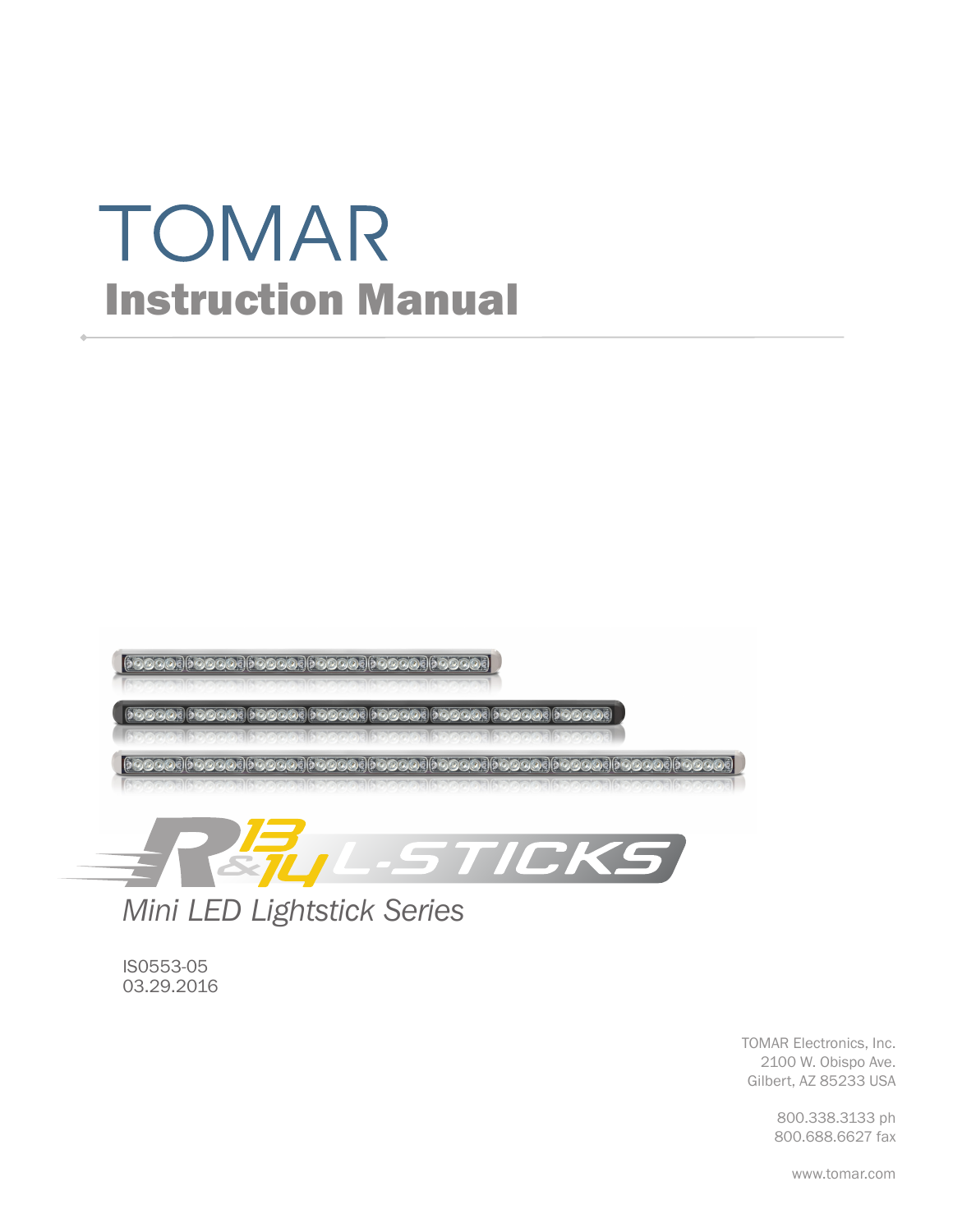

# L-Stick Wiring

| <b>Red</b>                         | $+12Vdc$                 |
|------------------------------------|--------------------------|
| <b>Black</b>                       | Ground                   |
| <b>Orange</b>                      | <b>Warning Mode 1</b>    |
| Blue                               | <b>Warning Mode 2</b>    |
| <b>Orange &amp; Blue</b>           | <b>Warning Mode 3</b>    |
| <b>Red/White</b>                   | <b>Right Arrow</b>       |
| <b>Brown/White</b>                 | Left Arrow               |
| <b>Red/White &amp; Brown/White</b> | <b>Center Out</b>        |
| <b>Brown</b>                       | N/A                      |
| Green                              | <b>Intensity Control</b> |

### Programming Instructions

### Entering Programming Mode:

To activate the L-Stick programming mode, connect the BLACK Wire to ground then simultaneously attach the GREEN wire and the RED wire to +12 Vdc.

Changing Warning Patterns and Flash Rates:

Three unique warning patterns can be selected using the ORANGE and BLUE mode selection wires. See example below:

ORANGE WIRE = Warning Mode 1 BLUE WIRE = Warning Mode 2 ORANGE & BLUE WIRE = Warning Mode 3

To change the warning mode, attach the wire(s) corresponding to the mode to be changed to +12Vdc. Tap the Red/WHITE wire to +12Vdc to advance the flash pattern. See the list of available flash patterns below.

A unique flash rate can be assigned to each warning mode. To change the flash rates enter the programming mode as described above. Move the green wire from +12Vdc to Ground. Tap the BROWN/WHITE wire to +12Vdc to advance the flash rate. See the list of available flash rates below.

# Changing Traffic Direction Patterns and Flash Rates:

To change the Traffic Direction pattern, activate the L-Stick programming mode by connecting the BLACK Wire to ground then simultaneously attach the GREEN wire, RED/WHITE wire and the RED wire to +12 Vdc. Tap the BROWN wire to +12Vdc to advance the flash pattern. See the list of available Traffic Direction patterns below.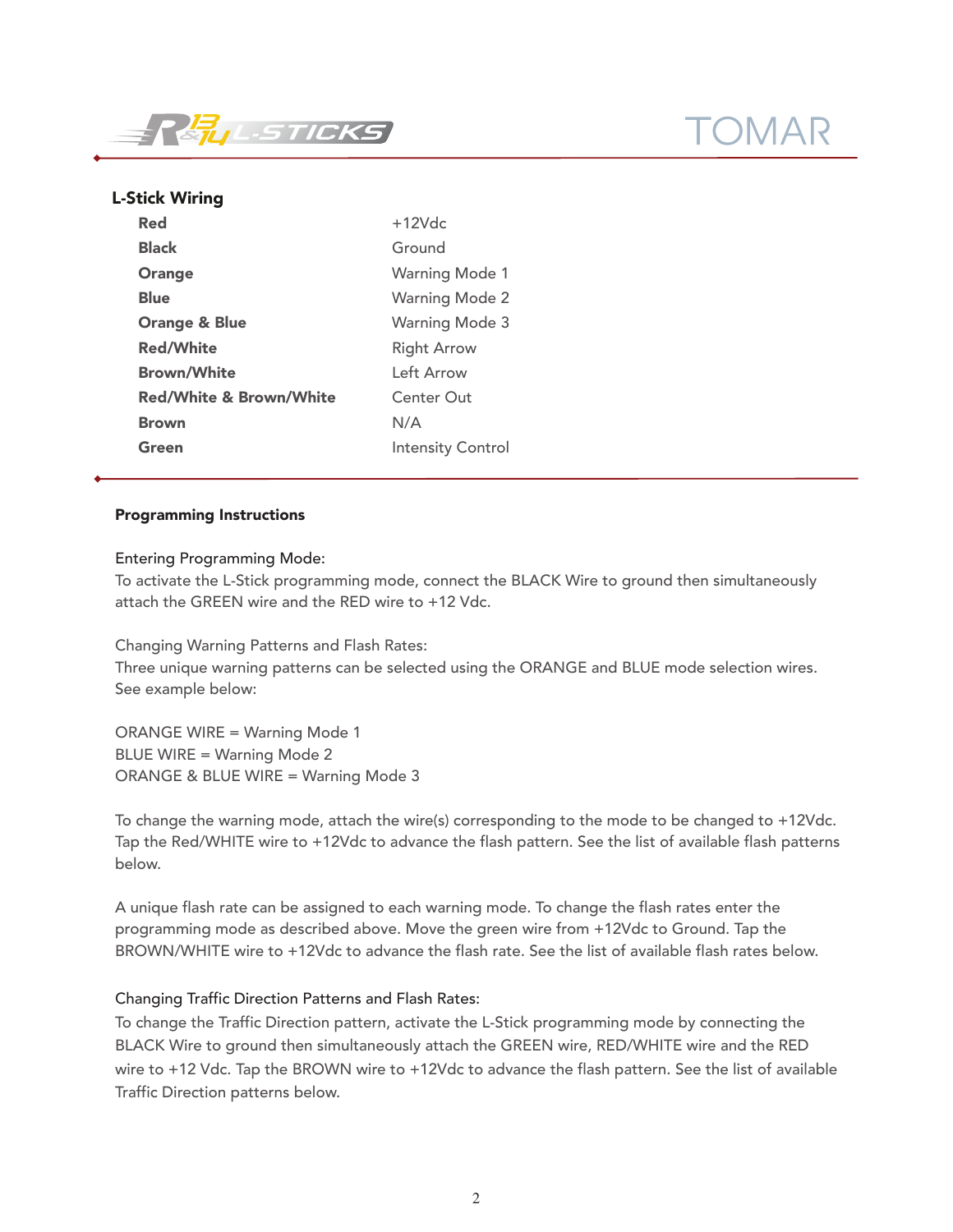A unique flash rate can be assigned to the Traffic Direction mode. To change the flash rates enter the programming mode as described above. Move the green wire from +12Vdc to Ground. Tap the BROWN wire to +12Vdc to advance the flash rate. See the list of available flash rates below.

#### Flash Patterns, Warning Modes (All Versions):

- 1) OFF
- 2) COMBINATION \*\* DEFAULT SCROLL FLASH
- 3) INBOARD OUTBOARD
- 4) LEFT RIGHT
- 5) ALTERNATE
- 6) RANDOM
- 7) SINGLE OUTBOARD
- 8) DOUBLE OUTBOARD
- 9) SINGLE INBOARD
- 10) DOUBLE INBOARD
- 11) TRIPLE INBOARD (not available on 6 lamp versions)
- 12) SWEEP

# Flash Rates (All Versions):

- 1) SINGLE FLASH
- 2) DOUBLE FLASH
- 3) NEOBE FLASH
- 4) SCROLL FLASH WARNING PATTERNS

#### Flash Patterns, Traffic Direction Modes:

12 Channel Versions

- 1) 12 ELEMENT ARROW TRAIL
- 2) 12 ELEMENT ARROW FILL **ALL CONTROLL A FOUR SINGLE FLASH**
- 
- 3) 10 ELEMENT ARROW TRAIL, WARNING LAMPS OFF
- 4) 10 ELEMENT ARROW FILL, WARNING LAMPS OFF
- 5) 10 ELEMENT ARROW TRAIL with 2 Warning (SINGLE OUTBOARD) ALTERNATING
- 6) 10 ELEMENT ARROW FILL with 2 Warning (SINGLE OUTBOARD) ALTERNATING
- 7) 10 ELEMENT ARROW TRAIL with 2 Warning (SINGLE OUTBOARD) SIMULTANIOUS
- 8) 10 ELEMENT ARROW FILL with 2 Warning (SINGLE OUTBOARD) SIMULTANIOUS
- 9) 8 ELEMENT ARROW TRAIL, WARNING LAMPS OFF
- 10) 8 ELEMENT ARROW FILL, WARNING LAMPS OFF
- 11) 8 ELEMENT ARROW TRAIL with 4 Warning (DUAL OUTBOARD) ALTERNATING
- 12) 8 ELEMENT ARROW FILL with 4 Warning (DUAL OUTBOARD) ALTERNATNG
- 13) 8 ELEMENT ARROW TRAIL with 4 Warning (DUAL OUTBOARD) SIMULTANIOUS
- 14) 8 ELEMENT ARROW FILL with 4 Warning (DUAL OUTBOARD) SIMULTANIOUS